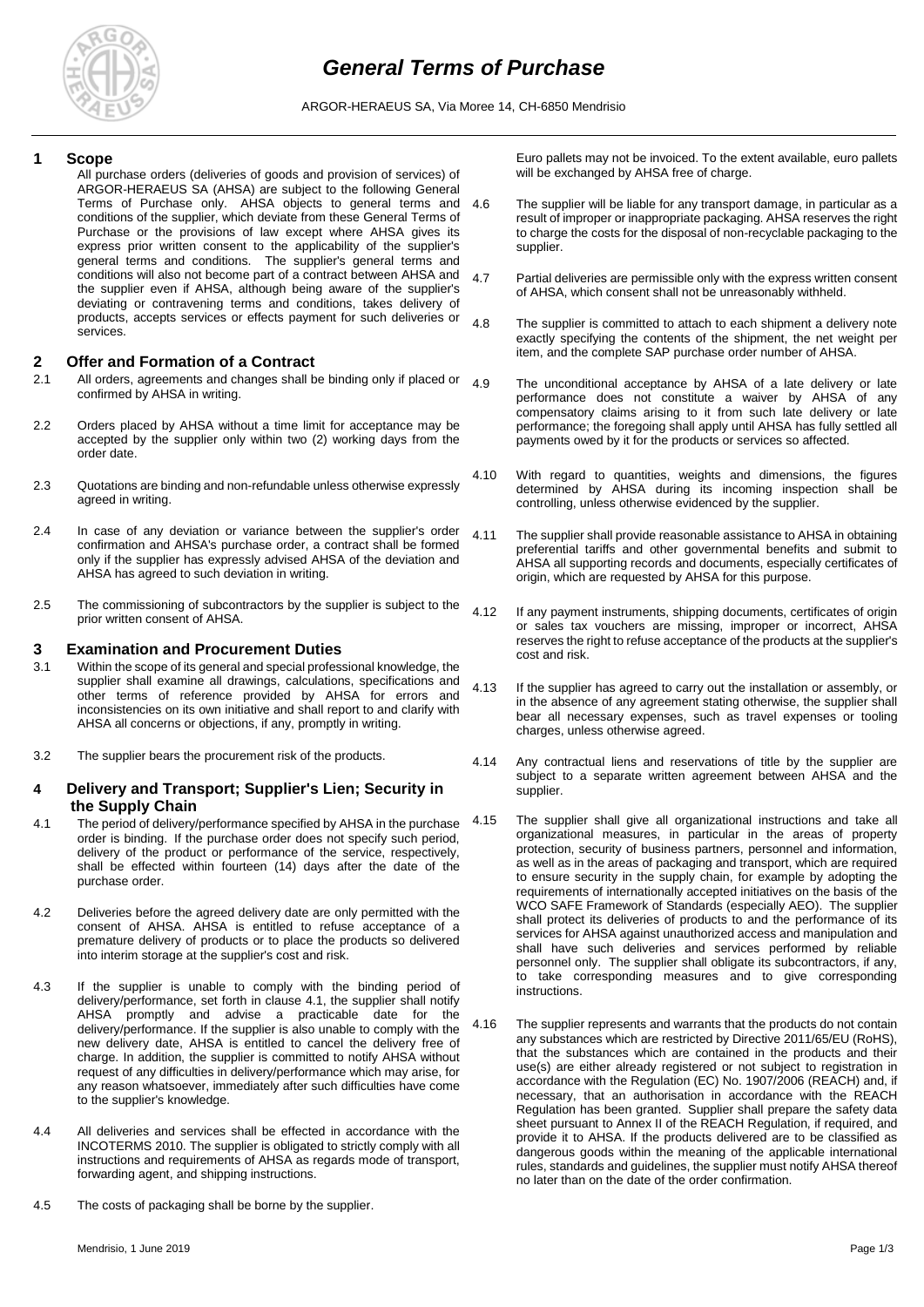

ARGOR-HERAEUS SA, Via Moree 14, CH-6850 Mendrisio

- 4.17 AHSA retains title to, and ownership of, any and all items, such as substances, tools, materials and other items, which are provided by it to the supplier for production. As long as they are not processed, any such items must be stored separately and insured at replacement value against loss and destruction at the supplier's cost. The 7.2 processing, blending or combining (further processing) of any such items by the supplier is made on behalf of AHSA. The same applies to the further processing by AHSA of the products delivered to it, so that AHSA is deemed to be the manufacturer and obtains ownership of the product so manufactured.
- 4.18 Title to, and ownership of, the products shall be transferred to AHSA unconditionally and regardless as to whether the purchase price has been paid. If, in the individual case, AHSA accepts an offer from the supplier for the transfer of ownership of products which is conditional upon payment of the purchase price, the supplier's reservation of title shall lapse upon payment of the purchase price of the goods at the latest. If a reservation of title has been validly created, AHSA shall be authorized to resell the products in the ordinary course of business also prior to the payment of the purchase price on the condition that AHSA assigns to the supplier in advance the purchase price claims arising from such resale. All forms of reservation of title are excluded, in particular the expanded and the assigned reservation of title, as well as the reservation of title extended to further processing.

## **5 Force Majeure**

Acts of God, labor disputes, operational breakdowns through no fault or negligence of AHSA, civil disturbances, actions by any governmental authority and other events or circumstances beyond AHSA's control will entitle AHSA - notwithstanding any other rights or remedies available to it - to rescind the contract in whole or in part if such circumstances or events continue for a significant period of time and result in a substantial decrease in AHSA's demand.

# **6 Contractual Penalties**

- 6.1 In the event that the supplier defaults in the timely performance of its duty to deliver/provide a service, AHSA may claim a contractual penalty at the rate of 0.5 % of the aggregate order value for each commenced calendar week of the supplier's default, but no more than 5 % of the aggregate order value. This shall not apply if the supplier furnishes valid proof that the default was caused by reasons beyond the supplier's control.
- 6.2 The contractual penalty pursuant to clause 6.1 shall be incurred as soon as the supplier defaults in delivery. The contractual penalty is immediately due for payment.
- 6.3 AHSA may assert the contractual penalty in addition to its claim for performance of the supplier's contractual obligations. If AHSA accepts the supplier's delayed performance, AHSA may claim the contractual penalty also if it has not expressly reserved this right at the time of receipt of delivery. AHSA shall declare the reservation of its right to assert the contractual penalty no later than at the time of its final payment of the delivery concerned. This declaration may be given on a printed form.
- 6.4 The assertion of any further damage by AHSA shall not be excluded, but the contractual penalty pursuant to clause 6.1 shall be set off against any such further damage.
- 6.5 The supplier will indemnify and hold AHSA harmless from and against any and all third-party claims which arise from a delay in delivery or from the cancellation of an order.

# **7 Claims for Defects; Recourse and Product Liability; Insurance**

7.1 The supplier is responsible for the perfect condition of the products delivered and the services provided and for the existence of warranted characteristics. The supplier is in particular responsible for the conformance of the products and services to the state of the art, to the

generally accepted technical and occupational health and safety regulations of public authorities and trade associations, and for the compliance of the products and services with all applicable laws.

- AHSA's duty to examine and give notice of defects shall be subject to the statutory provisions (Art. 201 of the Swiss Code of Obligations) with the following proviso: AHSA's duty to examine is limited to defects which become apparent upon outward examination of the products, including the shipping documents, during the incoming inspection, and to defects which become apparent during quality control by way of random sampling (such as damage to the products during transport, wrong delivery and short delivery, for example). The duty to examine shall not apply if acceptance of the products delivered has been agreed. Above and beyond the foregoing, it depends on the feasibility of such an inspection in the ordinary course of business, with due regard to the circumstances in the individual case. AHSA's duty to give notice of defects which are discovered later remains unaffected. In all cases a notice of defects shall be deemed to have been given promptly and timely if it is delivered to the supplier within a period of fourteen (14) calendar days.
- 7.3 The statutory provisions on material defects and defects of title shall apply, except as otherwise provided hereinbelow. In the event of a defective product delivery, AHSA may, at its choice, demand subsequent performance of the contract or a reduction of the purchase price, or rescind the contract. Defective product deliveries will be picked up at the supplier's risk and expense or returned by AHSA.
- 7.4 If the supplier, within the scope of subsequent performance of the contract, remedies a defect by rectification or by delivery of a faultfree product, the statutory warranty periods will commence to run again.
- 7.5 If the supplier defaults in its duty of subsequent performance of the contract within a reasonable time period fixed by AHSA without having the right to refuse such subsequent performance, AHSA is entitled to rescind the contract or to itself remedy, or cause to be remedied by any third party, the defect at the cost of the supplier and to claim from the supplier an advance payment of the costs thereby incurred.
- 7.6 All costs arising to AHSA from the supplier's delivery of defective products or provision of defective services, especially travel and transport expenses, labor and material costs, and the costs of an incoming inspection exceeding the usual scope, shall be borne by the supplier. Any costs incurred by the supplier for the examination and rectification of defects (including any removal and installation costs) shall be borne solely by the supplier even if it turns out that there was actually no defect. AHSA shall be liable to pay damages to the supplier for unjustified claims for remedy of a defect only if AHSA has recognized, or grossly negligent failed to recognize, that no defect existed.
- 7.7 The supplier is obligated to indemnify and hold AHSA harmless from and against any and all product liability claims, and from any loss or damage arising therefrom, if and to the extent that such claims are attributable to a defect in the products delivered/manufactured or the services provided by the supplier. If a product liability claim under strict liability should be asserted or entered against AHSA, the foregoing shall apply only if the supplier is at fault. If the cause of the loss or damage is within the responsibility of the supplier, the burden of proof shall rest on the supplier. The supplier shall refund also any and all necessary costs and expenses in accordance with Art. 402 (1) of the Swiss Code of Obligations to the extent of the supplier's indemnity obligation, including the costs of bringing an action or the costs generated by a product recall. Above and beyond the foregoing, the statutory provisions shall apply. AHSA will inform the supplier of the scope and content of such product recall to the extent practicable and reasonable.
- 7.8 The supplier is obligated to take out and maintain a product liability insurance with adequate coverage and to furnish proof of the existence of such insurance to AHSA upon request.
- 7.9 The mutual claims of the contracting parties against each other become barred by the statute of limitations in accordance with the